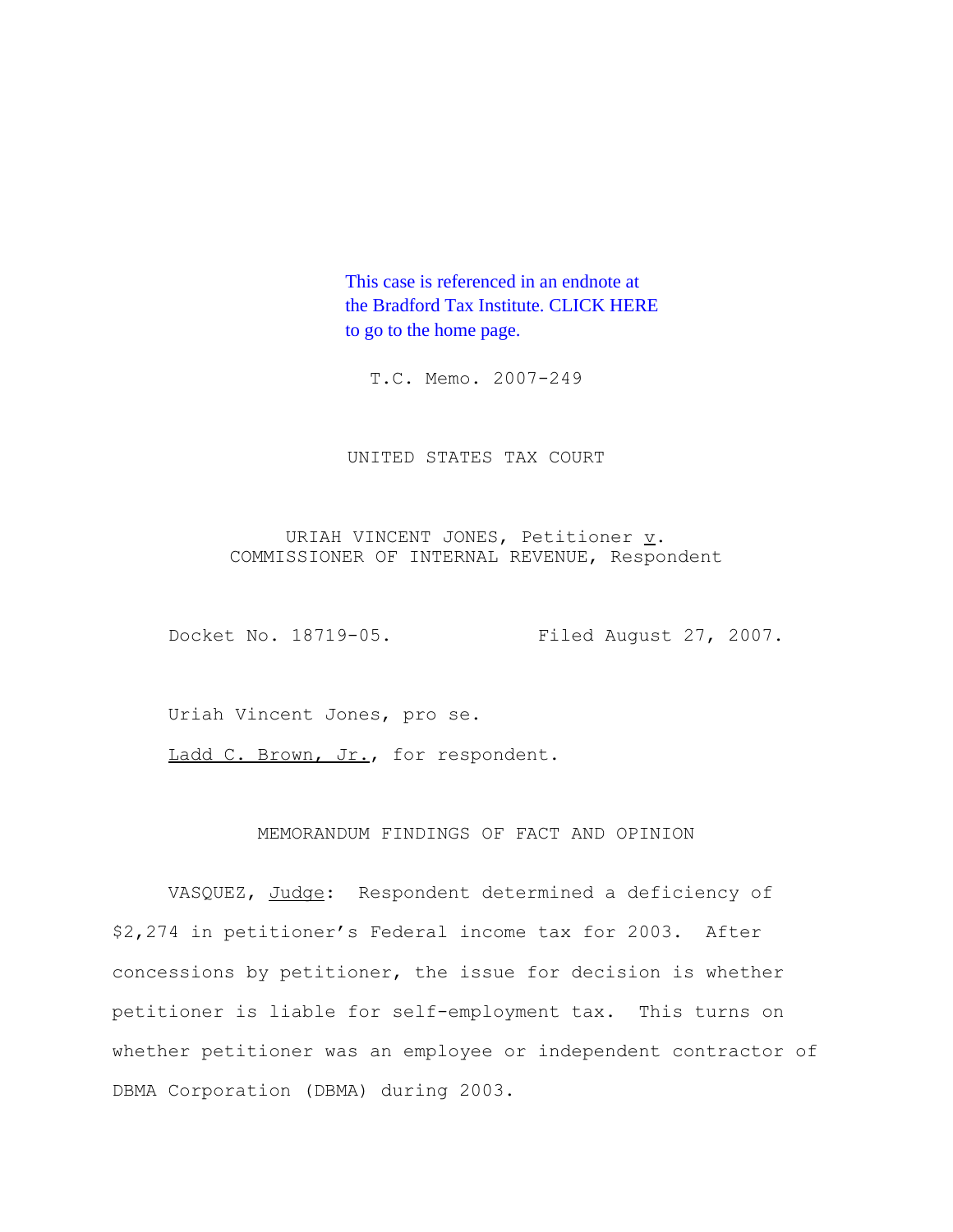#### FINDINGS OF FACT

Some facts are stipulated and are so found. The stipulated facts and the exhibits submitted therewith are incorporated herein by this reference. At the time he filed the petition, petitioner resided in Palm Beach Gardens, Florida.

From August through December 2003, petitioner, a marble and tile installer, worked on a condominium renovation for DBMA. Barry Shapiro (Mr. Shapiro), president of DBMA, hired petitioner to work on the condominium renovation.

Petitioner submitted a series of proposals to Mr. Shapiro describing the work petitioner was to perform on the condominium renovation. Mr. Shapiro contracted petitioner to perform the tile work on the condominium renovation. In August 2003, petitioner began work by honing the floors and showers of the condominium and taking other preparatory steps in order to complete his work. From August through December 2003, petitioner worked a total of approximately 16 days on the condominium renovation.

DBMA paid petitioner a fixed sum for his work on the condominium renovation. If petitioner needed any additional assistants, petitioner was responsible for hiring, paying, and supervising them.

While working on the condominium renovation, petitioner provided his own work tools. In addition to work tools,

 $- 2 -$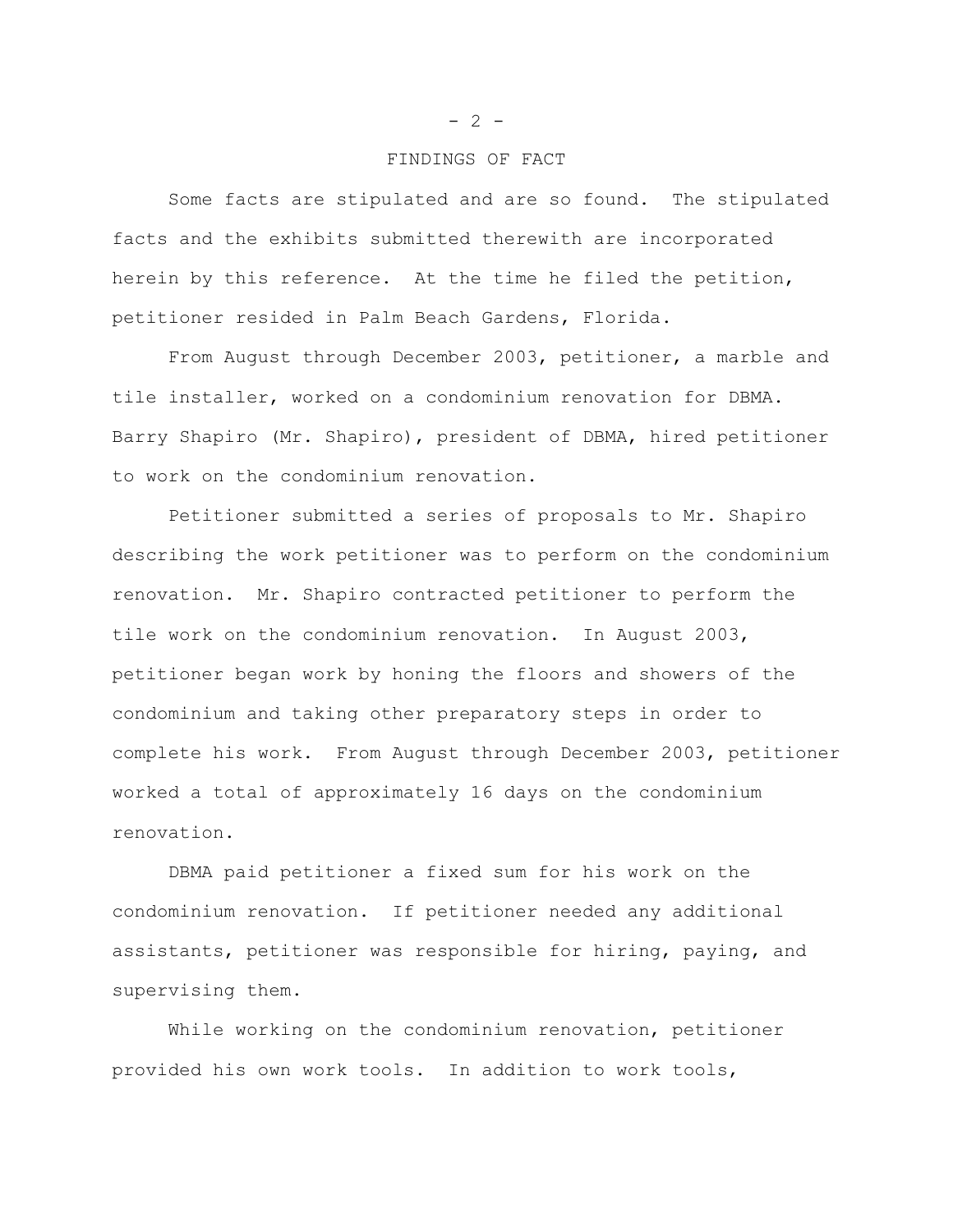petitioner also supplied grout, cork, cork glue, and soundproofing materials. Mr. Shapiro supplied the tile. DBMA did not reimburse petitioner for the supplies he purchased because these amounts were incorporated into petitioner's proposal.

Initially, petitioner set his own hours of work on the condominium renovation. A dispute arose between petitioner and Mr. Shapiro regarding the hours petitioner worked. After this dispute, petitioner agreed to maintain a fixed work schedule of 10:30 a.m. to 4:30 p.m. when working on the condominium renovation.

DBMA paid petitioner \$8,360 for his work on the condominium renovation. At no point did petitioner ever sign or submit a Form W-4, Employee's Withholding Allowance Certificate (Form W-4). After petitioner completed work on the condominium renovation, Mr. Shapiro did not engage the services of petitioner on other jobs. In 2003, petitioner worked for three other companies that treated him as an employee, and all three companies issued him Forms W-2, Wage and Tax Statement (Forms W-2), as opposed to Forms 1099-MISC, Miscellaneous Income (Forms 1099-MISC).

Petitioner timely filed a Form 1040EZ, Income Tax Return for Single and Joint Filers With No Dependents, for 2003. Petitioner conceded that he did not report the income he received from DBMA

 $- 3 -$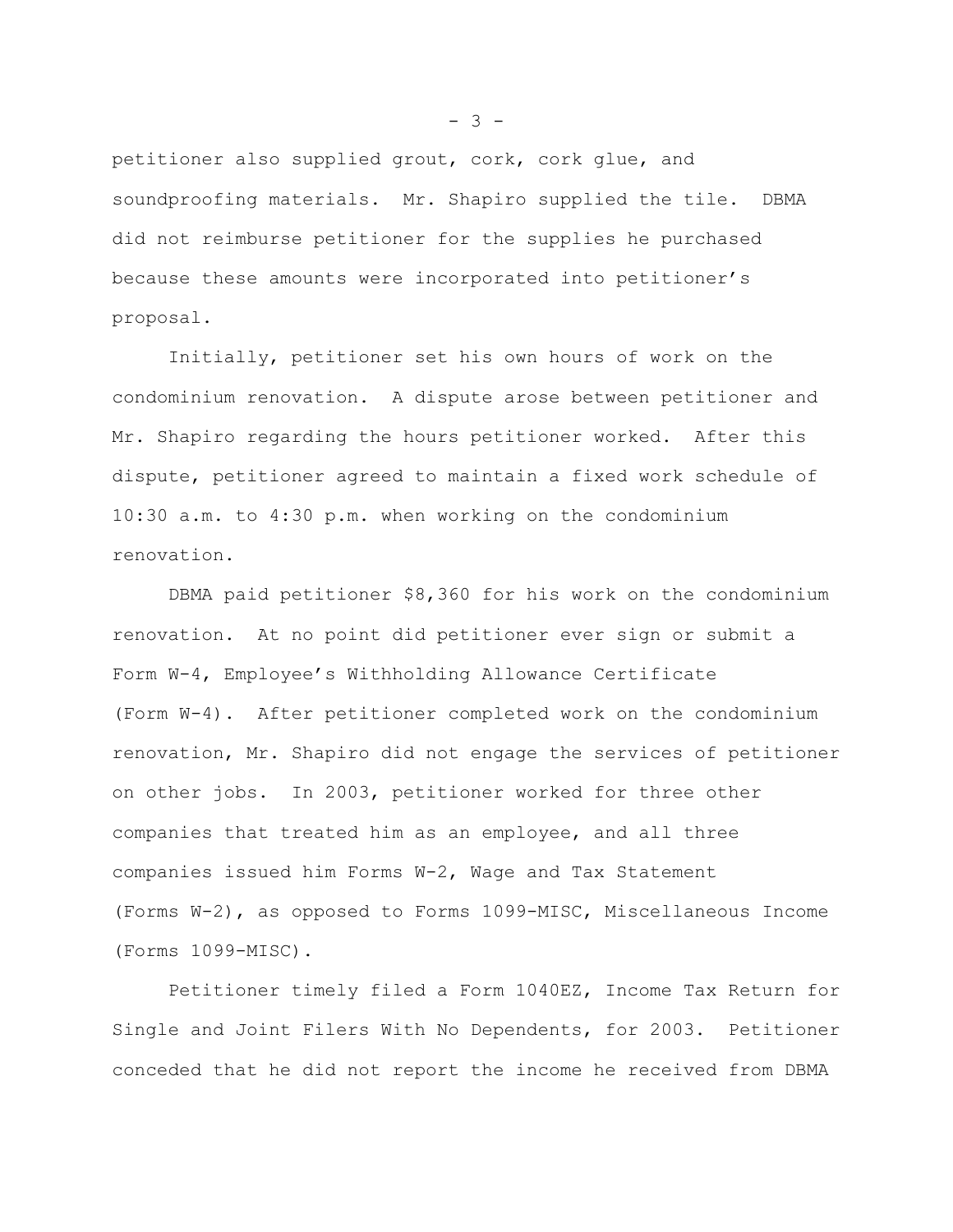on his 2003 tax return. After filing his 2003 income tax return, petitioner received a Form 1099-MISC, from DBMA. Petitioner did not amend his 2003 tax return after receiving the Form 1099-MISC.

Respondent timely mailed a notice of deficiency to petitioner with respect to taxable year 2003, and petitioner timely petitioned the Court.

#### OPINION

The burden of proof is on petitioner to show that respondent's determination set forth in the notice of deficiency is incorrect. Rule  $142(a)(1)$ ;<sup>1</sup> Welch v. Helvering, 290 U.S. 111, 115 (1933). Petitioner has neither claimed nor shown that he satisfied the requirements of section 7491(a) to shift the burden of proof to respondent with regard to any factual issue. Accordingly, petitioner bears the burden of proof. Rule 142(a).

The Federal Insurance Contributions Act (FICA), secs. 3101- 3125, 68A Stat. 415 (1954), taxes a portion of the wages paid to an employee (FICA tax). The portion of the wages taxed is defined in section 3121(a). Under FICA, the employer and the employee each pay a like amount of tax. See secs. 3101, 3111. The employer withholds the employee's half of the FICA tax and remits it, along with the employer's half, to the Department of

 $- 4 -$ 

 $1$  Unless otherwise indicated, all Rule references are to the Tax Court Rules of Practice and Procedure, and all section references are to the Internal Revenue Code in effect for the year in issue.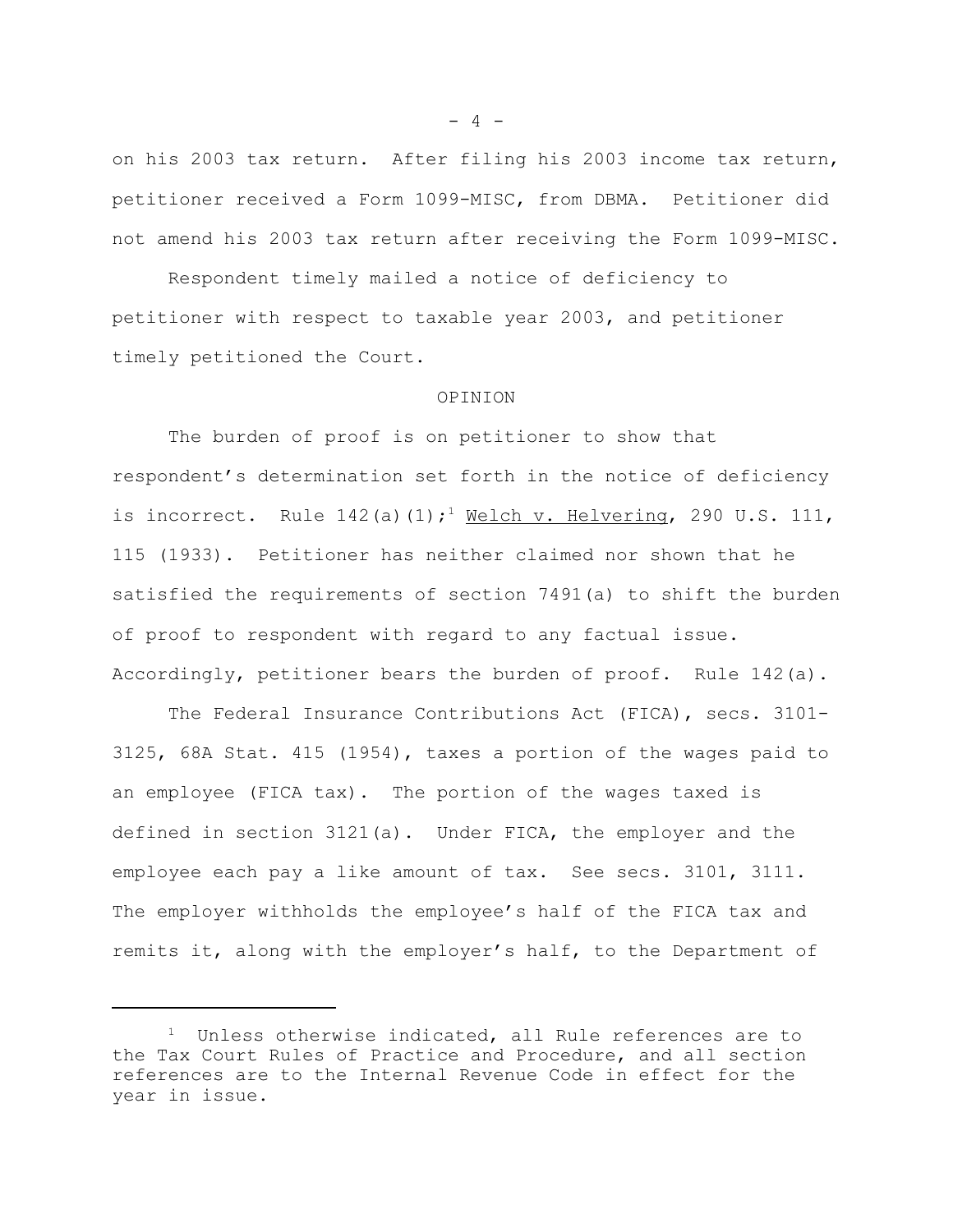the Treasury. See sec. 3102. The FICA tax has two components, the old age, survivors, and disability insurance portion (OASDI) and the hospital insurance portion. For the year in issue, the OASDI rate was 6.2 percent for both the employer and employee, a total of 12.4 percent. The hospital insurance portion was 1.45 percent for both the employer and the employee, a total of 2.9 percent. The combined rate of the FICA tax was 15.3 percent for 2003. DBMA did not withhold any FICA tax because it treated petitioner as an independent contractor.

Independent contractors are not subject to the FICA tax; however, they are subject to a tax under chapter 2 of the Code, the Self-Employment Contributions Act of 1954 (SECA), secs. 1401- 1403. See secs. 1401 and 1402. The SECA tax is a different tax from the FICA tax, though the SECA tax contains the same two components as the FICA tax. The SECA rate is equal to the sum of the employer and employee tax rates under FICA.

For the purposes of FICA, an employee is defined as: (1) any officer of a corporation; (2) any common law employee; (3) any individual in a specified occupation group who is not a common law employee; and (4) any individual who performs services that are included under an agreement entered into pursuant to the Social Security Act, 42 U.S.C. sec. 218 (2000). Sec. 3121(d).

 $-5 -$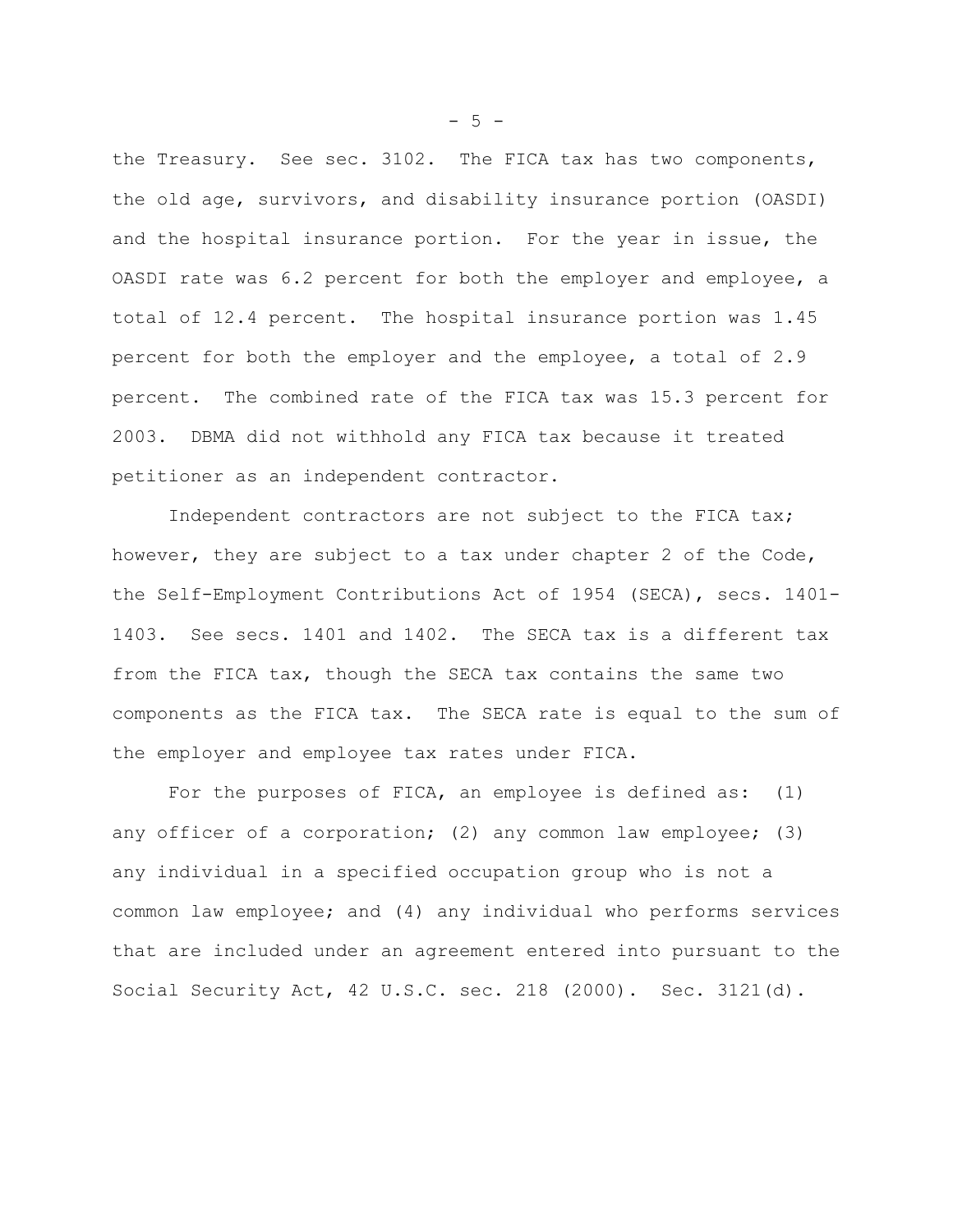A common law employee-employer relationship exists when:

the person for whom the services are performed has the right to control and direct the individual who performs the services, not only as to the result to be accomplished by the work but also as to the details and means by which that result is accomplished. That is, an employee is subject to the will and control of the employer not only as to what shall be done but how it shall be done. In this connection, it is not necessary that the employer actually direct or control the manner in which services are performed; it is sufficient if he has the right to do so. The right to discharge is also an important factor indicating that the person possessing that right is an employer. Other factors characteristic of an employer, but not necessarily present in every case, are the furnishing of tools and the furnishing of a place to work, to the individual who performs the services. In general, if an individual is subject to the control or direction of another merely as to the result to be accomplished by the work and not as to the means and methods for accomplishing the result, he is an independent contractor. \* \* \* [Sec. 31.3121(d)-1(c)(2), Employment Tax Regs.]

Petitioner contends that he was a common law employee of DBMA. We consider the following factors to decide whether a worker is a common law employee or an independent contractor: (1) The degree of control exercised by the principal; (2) which party invests in work facilities used by the individual; (3) the opportunity of the individual for profit or loss; (4) whether the principal can discharge the individual; (5) whether the work is part of the principal's regular business; (6) the permanency of the relationship; and (7) the relationship the parties believed they were creating. Weber v. Commissioner, 103 T.C. 378, 387 (1994), affd. per curiam 60 F.3d 1104 (4th Cir. 1995). All the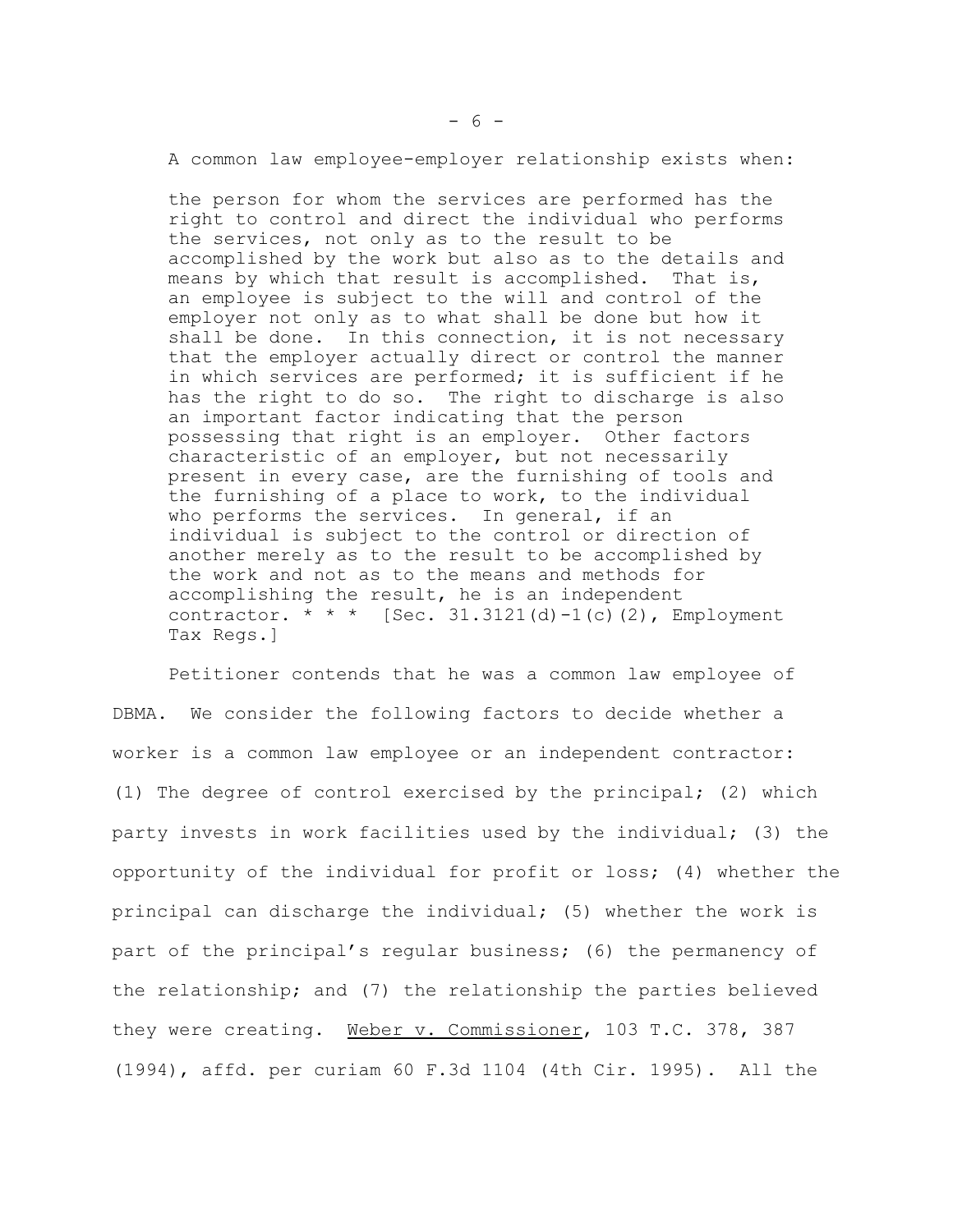facts and circumstances of each case are considered, and no single factor is dispositive. Id.

### 1. Degree of Control

The degree of control necessary to find employee status varies with the nature of the services provided by the worker. Id. at 388. To retain the requisite control over the details of an individual's work, the principal need not stand over the individual and direct every move made by the individual; it is sufficient if he has the right to do so.  $Id.$ ; see sec. 31.3401(c)-1(b), Employment Tax Regs.

Similarly, the employer need not set the employee's hours or supervise every detail of the work environment to control the employee. Gen. Inv. Corp. v. United States, 823 F.2d 337, 342 (9th Cir. 1987). The fact that workers set their own hours does not necessarily make them independent contractors. Id.

As the project manager, Mr. Shapiro did have some control over petitioner. For instance, after a dispute regarding the hours petitioner kept, Mr. Shapiro and petitioner agreed that petitioner would maintain a fixed work schedule. Despite this, petitioner was free to complete by the means and methods of his choice, the work he was contracted to do. Petitioner advised Mr. Shapiro that the floor in the laundry room needed to be resloped. Additionally, petitioner completed work offsite at his home

 $- 7 -$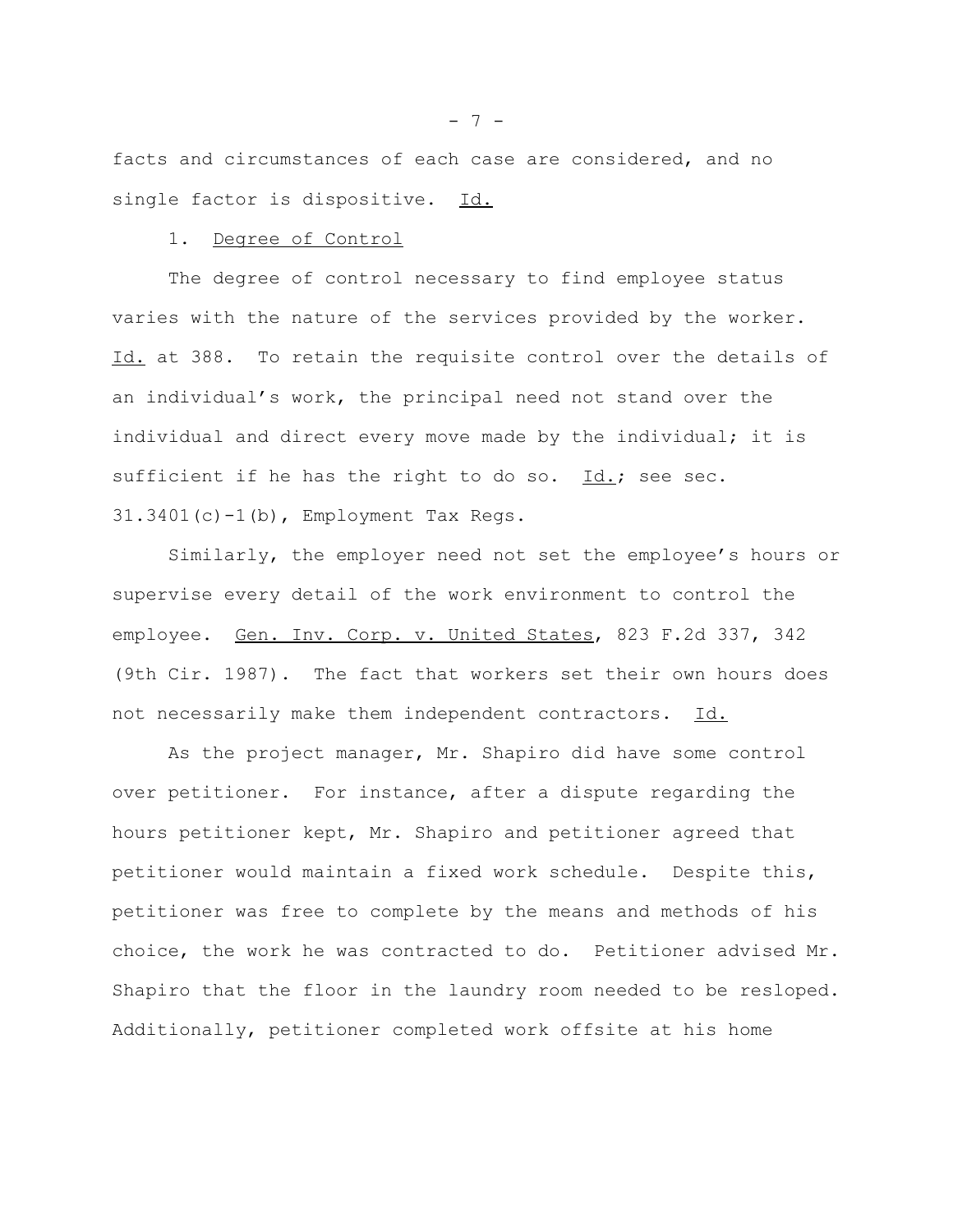workshop after advising Mr. Shapiro as to the best means and method to complete the project.

Based on the record before us, petitioner's degree of control over his own work on the condominium renovation is consistent with independent contractor status.

#### 2. Investment in Facilities

The fact that a worker provides his or her own tools generally indicates independent contractor status. Breaux & Daigle, Inc. v. United States, 900 F.2d 49, 53 (5th Cir. 1990).

Petitioner provided his own tools. Furthermore, other than the tile, petitioner supplied most of the supplies he used such as grout, soundproofing materials, cork, and cork glue. Additionally, petitioner was not reimbursed for the materials that he provided. These amounts were included in the proposals that petitioner provided.

Based on the record before us, this factor is consistent with independent contractor status.

# 3. Opportunity for Profit or Loss

As noted supra, petitioner sent proposals to Mr. Shapiro regarding the work to be done on the condominium renovation. DBMA paid petitioner a fixed sum regardless of the time spent on the job. If petitioner underestimated the cost of the supplies needed or the time it took to complete the job, petitioner bore the risk of losing money, not Mr. Shapiro. Furthermore, if

- 8 -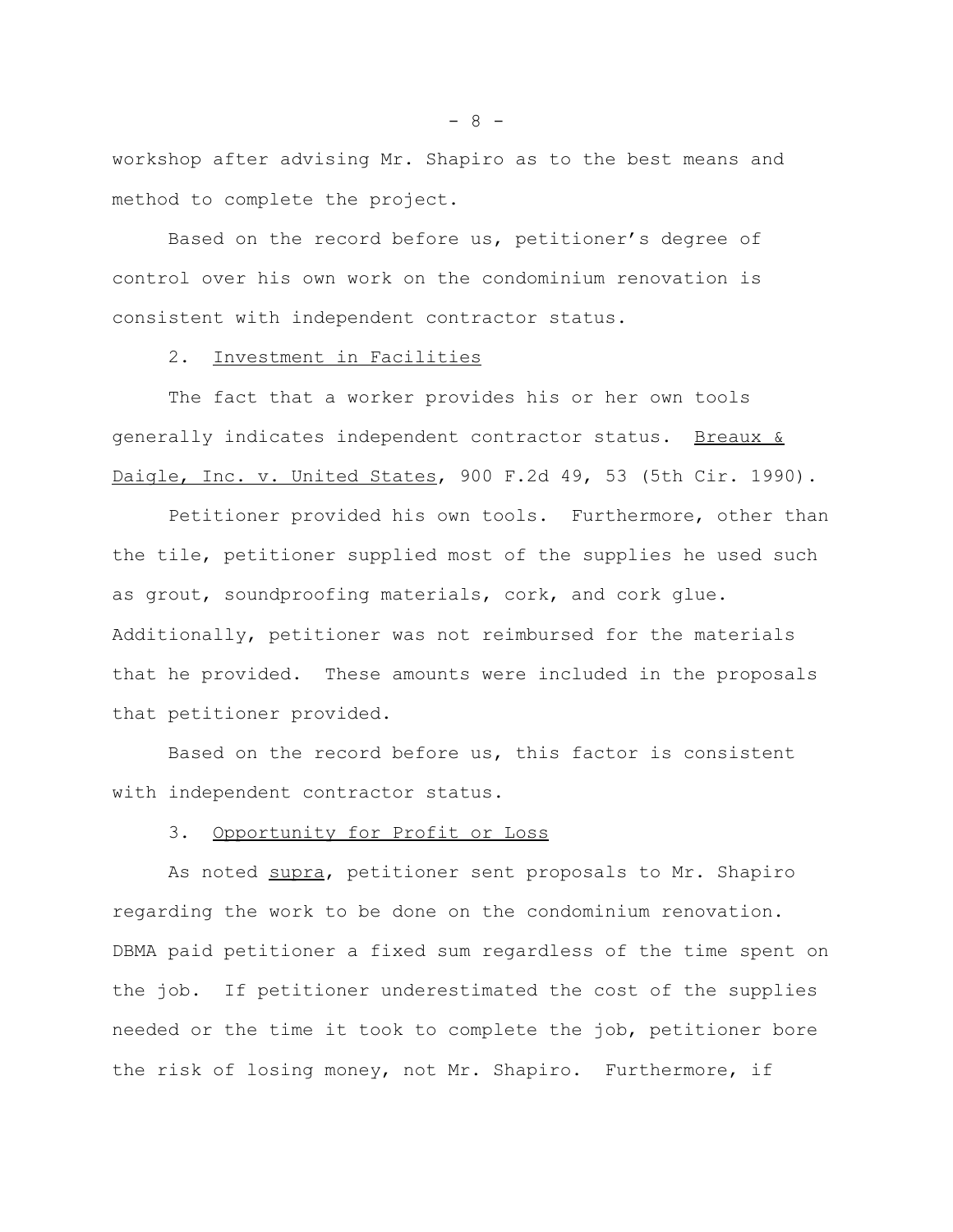assistants were needed, it was petitioner's sole responsibility to hire and pay them. Additionally, petitioner bore the risk of loss on any loss or damage to his work tools.

Based on the record before us, petitioner's opportunity for profit or loss on his work on the condominium renovation is consistent with independent contractor status.

## 4. Right To Discharge

Petitioner was never fired by Mr. Shapiro, but Mr. Shapiro chose not to engage petitioner on any future projects. It appears that as long as petitioner's work was quality work that met the job specifications, petitioner could not have been dismissed from his duties on the condominium renovation. Petitioner phoned Mr. Shapiro approximately 3 weeks after petitioner completed work on the condominium renovation. At that time, only after petitioner had finished his duties on the condominium renovation, Mr. Shapiro notified petitioner that he did not wish to work with petitioner on any other projects.

Based on the record before us, the fact that petitioner could not be discharged as long as his work met the specifications is consistent with independent contractor status.

# 5. Integral Part of Business

As the project manager on the condominium renovation, Mr. Shapiro's responsibilities included making sure that the work was

 $-9 -$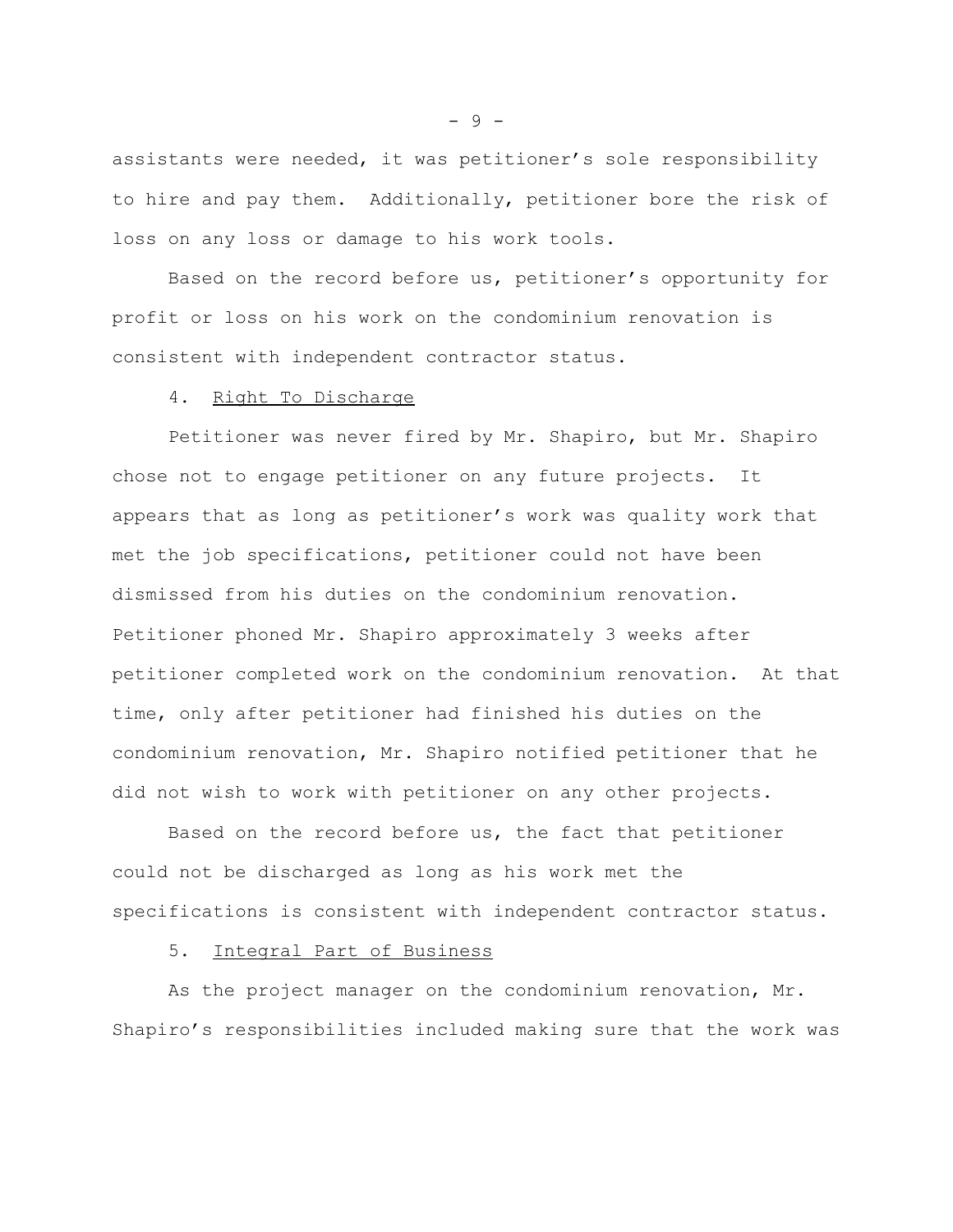completed. The condominium renovation required tile work. Accordingly petitioner's job was an integral part of DBMA's work.

Based on the record before us, the integral nature of petitioner's work could suggest employee status. This, however, is but one factor that must be weighed among the others.

### 6. Permanency of the Relationship

A transitory work relationship may point toward independent contractor status. Herman v. Express Sixty-Minutes Delivery Serv., Inc., 161 F.3d 299, 305 (5th Cir. 1998). If, however, the worker works in the course of the employer's trade or business, the fact that he does not work regularly is not necessarily significant. Avis Rent A Car Sys., Inc. v. United States, 503 F.2d 423, 430 (2d Cir. 1974) (transients may be employees); Kelly v. Commissioner, T.C. Memo. 1999-140 (working for a number of employers during a tax year does not necessitate treatment as an independent contractor). In considering the permanency of the relationship, we must also consider the principal's right to discharge the worker and the worker's right to quit at any time.

DBMA contracted petitioner to work on the condominium renovation and paid petitioner for the job he performed, regardless of the amount of time petitioner spent on the work. Petitioner worked for approximately 16 days, from August through December 2003, on the condominium renovation and received 14 checks from DBMA for his work. Although petitioner stated that

 $- 10 -$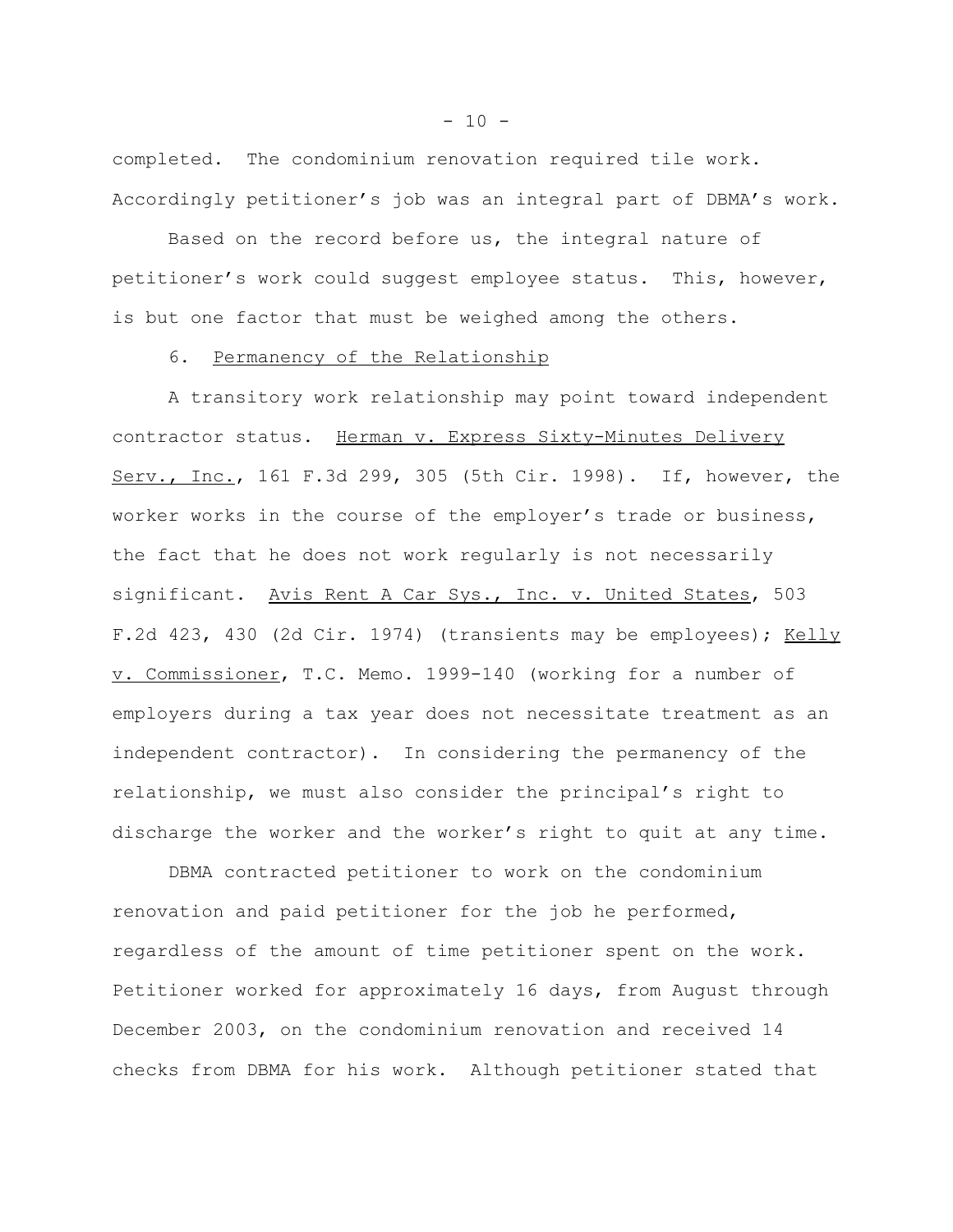DBMA promised him more work, whether or not the relationship continued was within the discretion of Mr. Shapiro. Once DBMA completed the condominium renovation, the relationship between petitioner and DBMA ceased.

Before petitioner began the condominium renovation, he was an employee of Koeckritz Enterprises, Inc. (Koeckritz). Prior to working for Koeckritz, in 2003 petitioner also worked for Celtic Marble & Tile, Inc., and Selective HR Solutions V, Inc. During 2003, petitioner received a total of three Forms W-2 from the three employers. This, however, does not require us to conclude that petitioner worked for DBMA as an employee.

Based on the record before us, petitioner's lack of a permanent relationship with DBMA is consistent with independent contractor status.

### 7. Relationship the Parties Thought They Created

Petitioner has worked on tile and marble installation for dozens of companies and stated that he always has been treated as an employee by those other companies. Mr. Shapiro stated that DBMA never had any employees and always has treated the individuals who worked for DBMA as independent contractors and issued them Forms 1099-MISC. Although the parties thought they were creating different relationships, we note that petitioner did not submit a Form W-4 to DBMA as he submitted to his three

 $- 11 -$